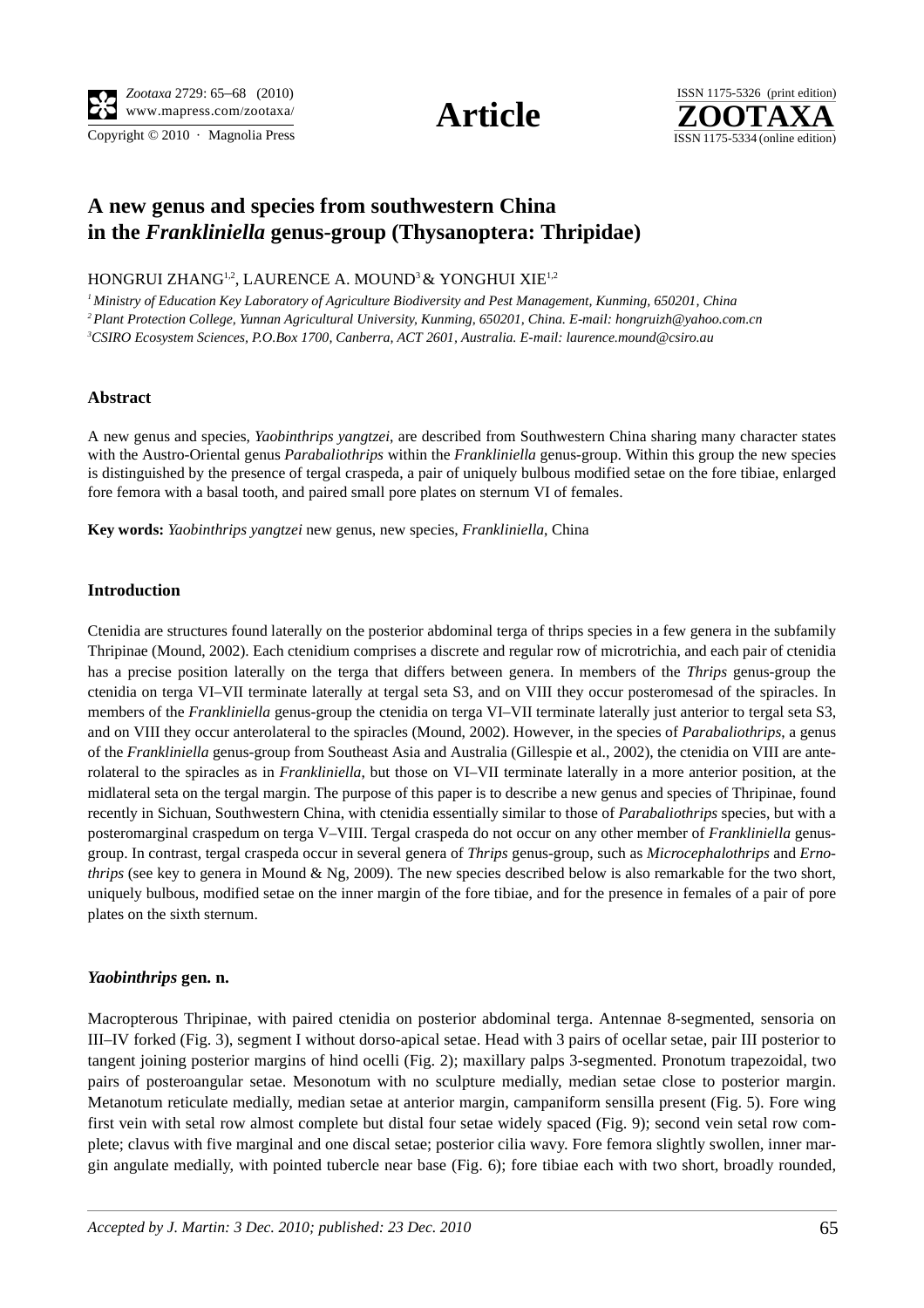bulbous modified setae (Fig. 4). Tarsi 2-segmented. Prosternal basantra rugose, with no setae; ferna robust, complete medially (Fig. 6); mesothoracic furca with spinula, metathoracic furca without spinula. Abdominal terga I–II without craspedum, V–VIII with narrow craspedum, median setae and campaniform sensilla wide apart (Fig. 7); VIII with paired ctenidia anterolateral to spiracles, VI–VII with ctenidia terminating at median lateral marginal seta (Fig. 7); sterna with 3 pairs of marginal setae, without discal setae; sternum VI with pair of small circular pore plates (Fig. 8).

Type species *Yaobinthrips yangtzei* sp. n.



**FIGURES 1–5.** *Yaobinthrips yangtzei* gen. *et* sp. n. **(1)** Female. **(2)** Head. **(3)** Antenna. **(4)** Fore tibia and tarsus. **(5)** Meso- and metanotum.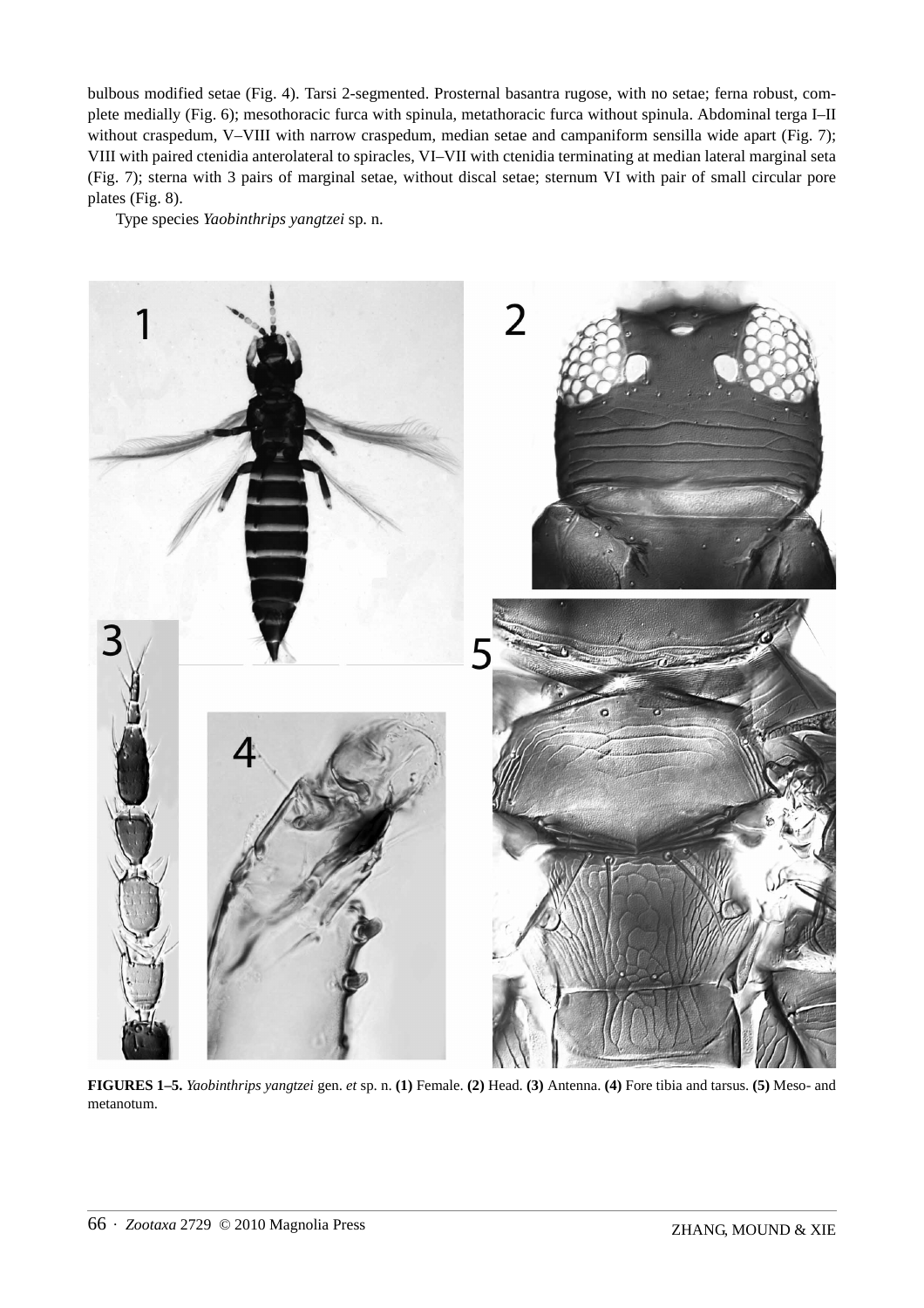# **Relationships**

The presence of paired ctenidia anterolateral to the spiracles on tergum VIII, together with the presence of ocellar setae pair I, the almost complete row of setae on both wing veins, and the metanotal median setae at the anterior margin of this sclerite, all indicate that this new genus is a member of the *Frankliniella* genus-group (Mound, 2002). The position of the ctenidia on terga VI–VII, terminating laterally at the median lateral marginal setae, is shared only with members of *Parabaliothrips*, as discussed by Mound (2002). However, the species described below in this new genus has tergal craspeda, unlike any member of *Parabaliothrips*, the short bulbous setae on the fore tibiae are unique amongst Thripidae, and the presence of sternal pore plates in females is unusual.



**FIGURES 6–9.** *Yaobinthrips yangtzei* gen. *et* sp. n. **(6)** Prosternum and fore femora. **(7)** Terga VI–VIII. **(8)** Sternum VI. **(9)** Fore wing.